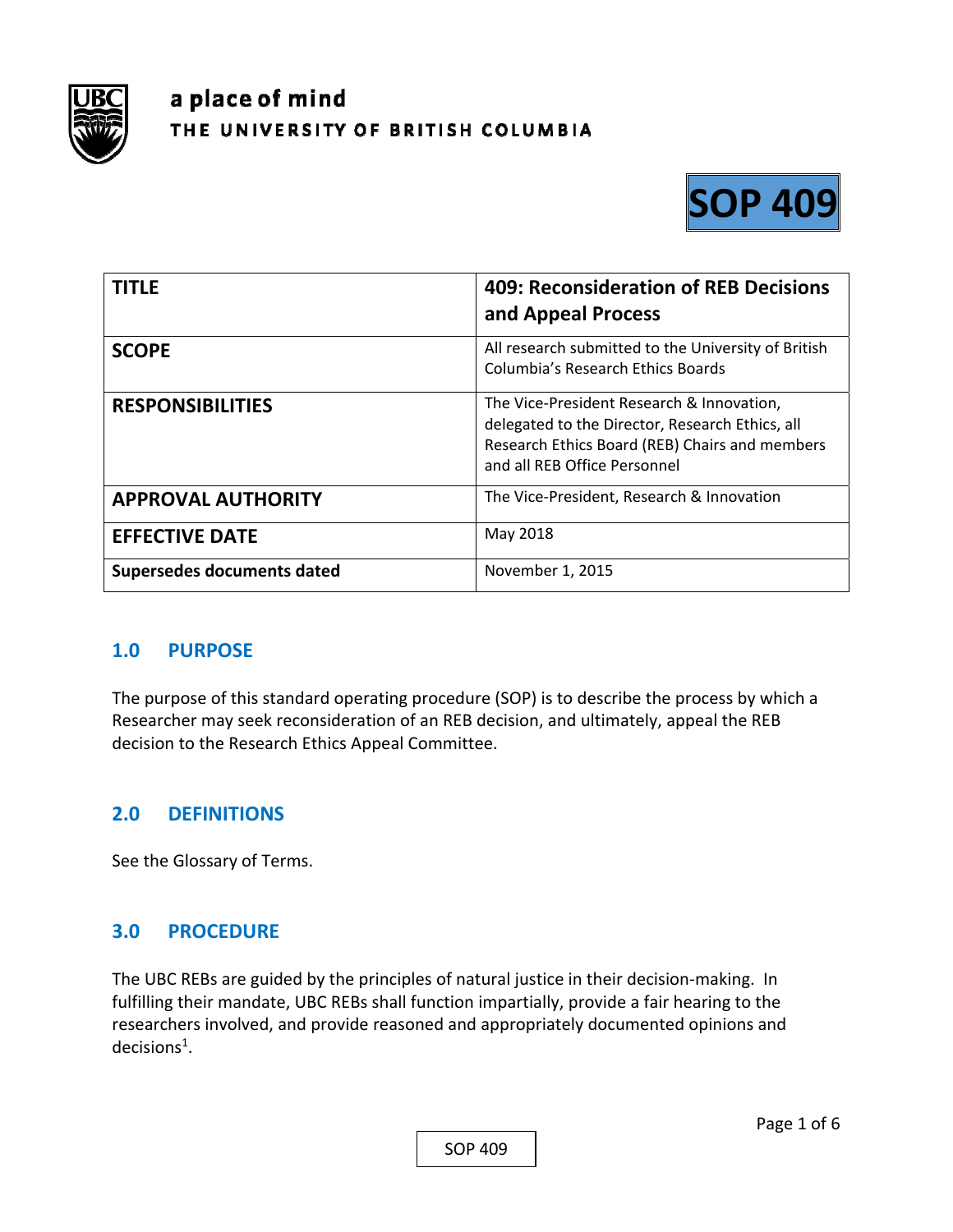#### **3.1 Reconsideration**

- **3.1.1** A Researcher may request, and the REB has an obligation to provide, prompt reconsideration of the REB's decision<sup>2</sup>. Initial reconsideration may be by way of informal discussions between the Researcher and the Chair of the REB;
- **3.1.2** If the matter is resolved through this informal process, the resolution will be documented in the RISE system and will also be reflected in the ethics application and study materials as appropriate;
- **3.1.3** If informal discussions do not result in a resolution of the issues, the Researcher may request formal reconsideration. In order to receive formal reconsideration, the Researcher shall submit a written request to the relevant REB;
- **3.1.4**  Reconsideration will take place at the next regularly scheduled Full Board Meeting;
- **3.1.5**  The onus is on researchers to justify the grounds on which they request reconsideration by the REB and to indicate any alleged breaches to the established research ethics review process, or any elements of the REB decision that are not supported by TCPS2 or UBC Policy 89<sup>3</sup>;
- **3.1.6**  The Researcher may provide additional information for the Board's consideration, and may also attend the Full Board Meeting in person; however, the Researcher shall not be present during the REB's deliberations<sup>4</sup>;
- **3.1.7**  The Researcher shall submit any additional information for consideration on or before the application deadline for the next available Full Board meeting;
- **3.1.8**  The Researcher and the REB must have fully exhausted the formal reconsideration process and the REB must have issued its final decision before the Researcher may initiate an appeal<sup>5</sup>.

## **3.2 Notice of Appeal**

- **3.2.1** If, after the completion of the relevant REB's reconsideration, a Researcher is still not satisfied with the decision made by a REB, the Researcher may seek an appeal of that decision by sending a written Notice of Appeal to the Manager of the REB who has been delegated authority by the Vice President Research and International to receive and manage appeals as outlined in this SOP;
- **3.2.2**  The written Notice of Appeal must be filed with the Manager of the REB within thirty (30) working days of the final decision being received by the Researcher;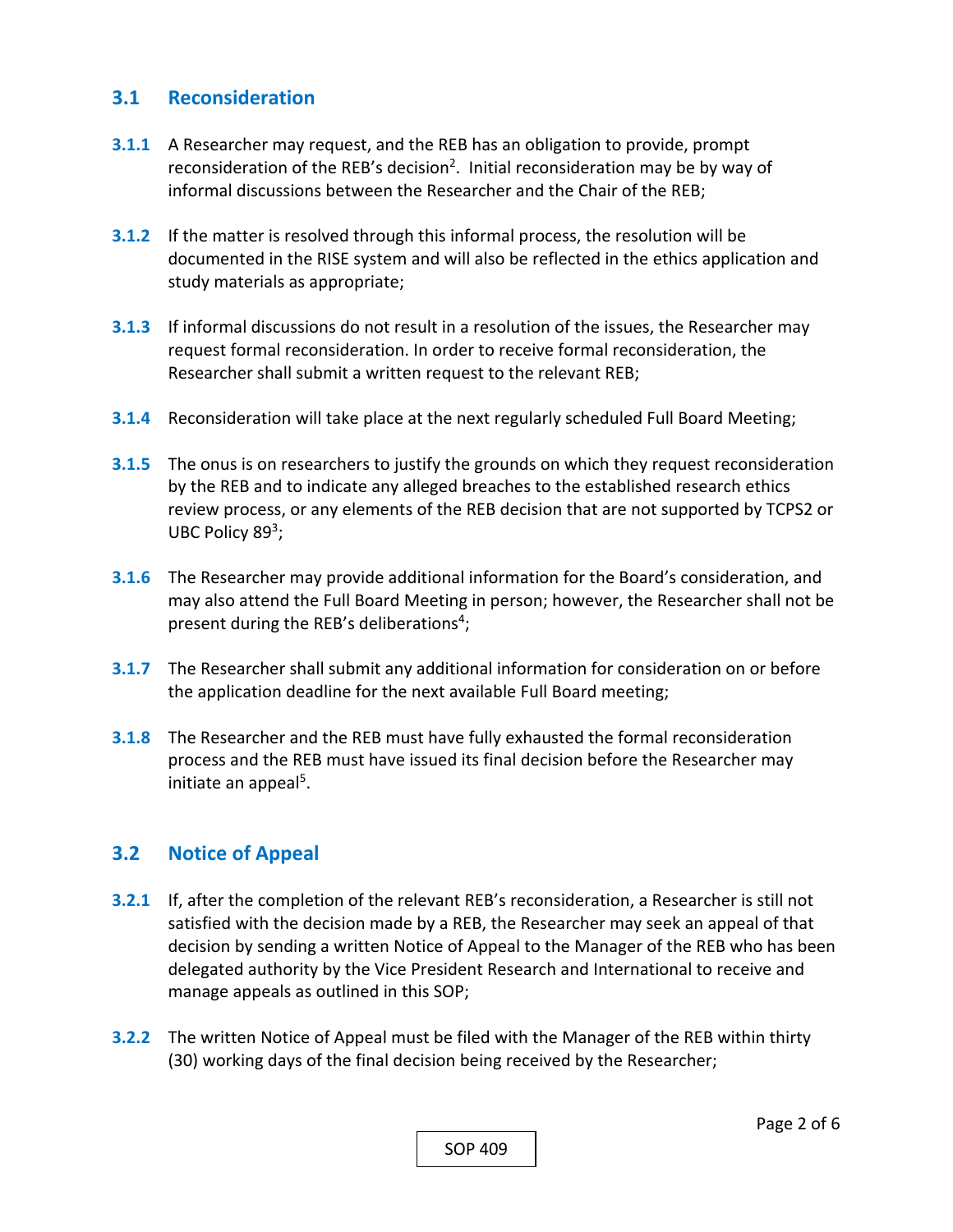- **3.2.3**  The appeal process is NOT a forum to merely seek a second opinion of the REBs decision. Instead, the Notice of Appeal must clearly state the grounds on which the appeal is being made and should be accompanied by supporting documentation. Such supporting documentation may include (but is not limited to):
	- The original ethics application,
	- The original REB decision,
	- All subsequent written communications between the REB and the Researcher,
	- Documents and records, including a copy of the funding proposal (if appropriate),
	- Relevant references or copies of pertinent guidelines, internal and external policies, and legislation;
- **3.2.4**  An appeal may be based on procedural grounds (e.g., alleged noncompliance with the REB's terms of reference or procedures) or substantive grounds (e.g., alleged noncompliance with a specific article of the TCPS2 or a relevant regulation or guideline);
- **3.2.5**  The Manager of the REB will acknowledge receipt of the Notice of Appeal in writing and forward a copy of the written Notice of Appeal to the Vice‐President Research & International (VPRI), the Director of Research Ethics, and the Chair of the REB;
- **3.2.6**  The Chair of the REB will within fifteen (15) working days from the date the REB Manager received the Notice of Appeal provide written acknowledgement of the Notice of Appeal and, if the Chair of the REB deems it necessary, a response and documentation clarifying the REB's decision;
- **3.2.7**  The Chair of the REB will send the response and documentation to the Manager of the REB, who in turn will forward a copy to the Vice‐President Research & International (VPRI), the Director of Research Ethics, and the Researcher.

# **3.3 Composition of the Research Ethics Appeal Committee**

- **3.3.1** Upon receipt of a Notice of Appeal, the VPRI shall appoint members to the Research Ethics Appeal Committee ("Appeal Committee") for the purpose of hearing the appeal<sup>6</sup>;
- **3.3.2**  Members of all six (6) UBC affiliated REBs (UBC Behavioural REB; UBC Clinical REB; UBC Okanagan REB; UBC‐BC Cancer REB; UBC Children's & Women's REB; & UBC Providence Health Care REB) shall be eligible for appointment to the Appeal Committee; however, there is no requirement for all or multiple REBs to be represented on the Appeal Committee;
- **3.3.3**  The composition of the Appeal Committee must reflect the range of expertise and knowledge similar to that of the REB whose decision is being appealed, and must also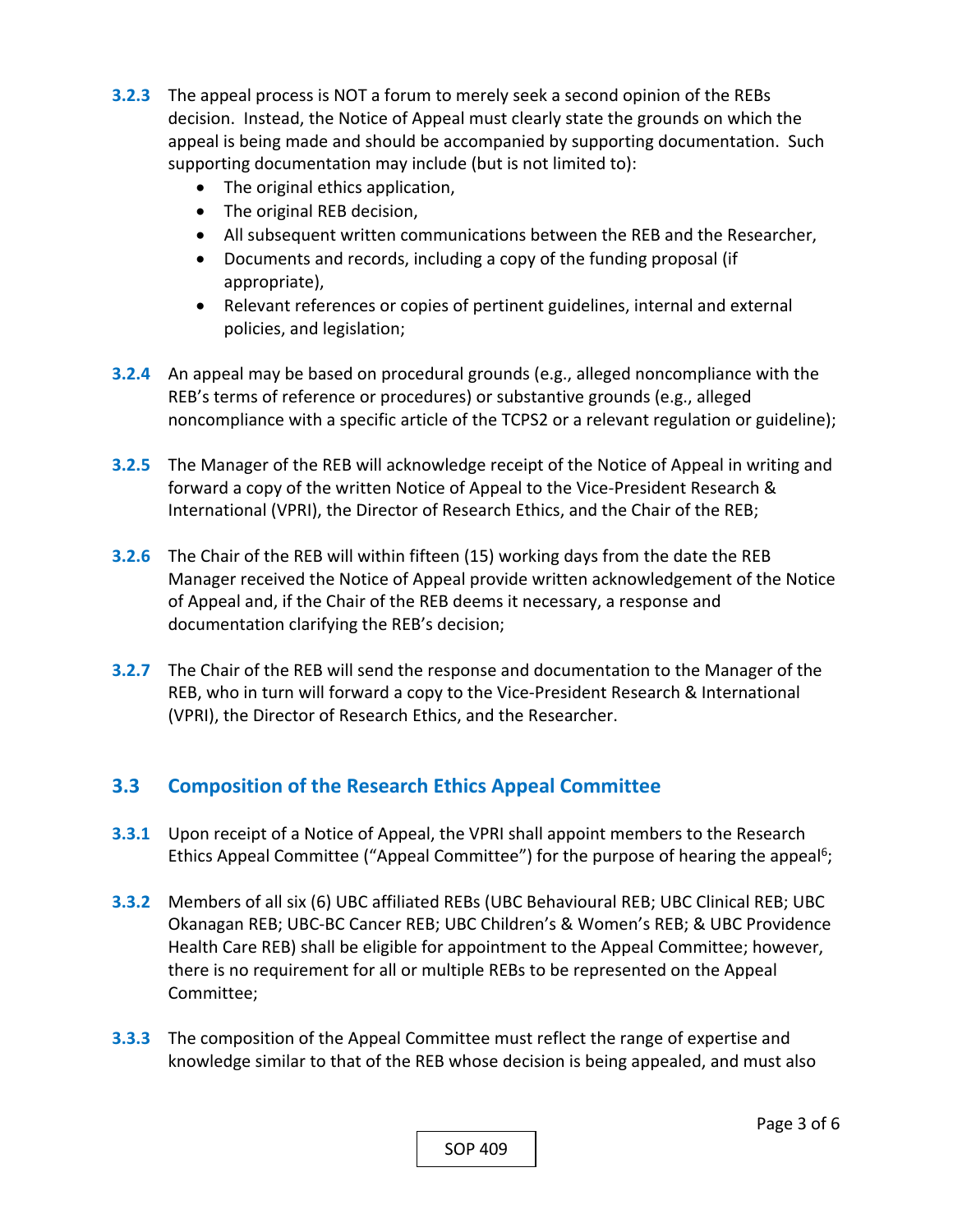meet the procedural requirements of the Tri‐Council Policy Statement (TCPS2) and UBC policy 897;

- **3.3.4**  Specifically, the Appeal Committee shall consist of at least five (5) members, including both men and women, of whom:
	- (a) at least 2 members shall have broad expertise in the methods or in the areas of research that are covered by the relevant REB,
	- (b) at least one member shall be knowledgeable in ethics,
	- (c) at least one member shall be knowledgeable in law, and
	- (d) at least one member shall have no affiliation with the University, but shall be recruited from the community served by the University;
- **3.3.5**  The Appeal Committee may appoint ad hoc experts as required;
- **3.3.6**  Members of the Appeal Committee must all be free of conflicts of interest in relation to the study under appeal. In addition, no member of the Appeal Committee may be a member of the REB whose decision is under appeal, or can have been a member of the REB when the decision being appealed was made;
- **3.3.7** The Appeal Committee will be appointed on an ad hoc basis;
- **3.3.8**  The Appeal Committee will appoint one of its members to serve as Committee Chair.

#### **3.4 The Appeal**

- **3.4.1** The onus is on the Researcher who filed the Notice of Appeal to justify the grounds of the appeal<sup>8</sup>, and to indicate any breaches to the research ethics review process or any elements of the REB decision that are not supported by the TCPS2, relevant regulations or guidelines, or UBC's policy 89 (Research Involving Human Participants);
- **3.4.2**  The Appeal Committee shall have the authority to review negative decisions made by an REB. In so doing, it may approve, reject or request modifications to the research proposal. Its decision on behalf of the institution shall be final<sup>9</sup>;
- **3.4.3**  The REB Manager will assemble and distribute the Notice of Appeal and supporting documentation (including the REB minutes pertaining to the submission) to the Appeal Committee for review, with a copy to the Chair of the REB whose decision is under review and the Researcher;
- **3.4.4**  A meeting of the Appeal Committee, with provision for presentations by both the Researcher and the REB Chair (or other representative of the REB as delegated by the Chair), will be organized by the Office of Research Ethics and held within **sixty (60) days**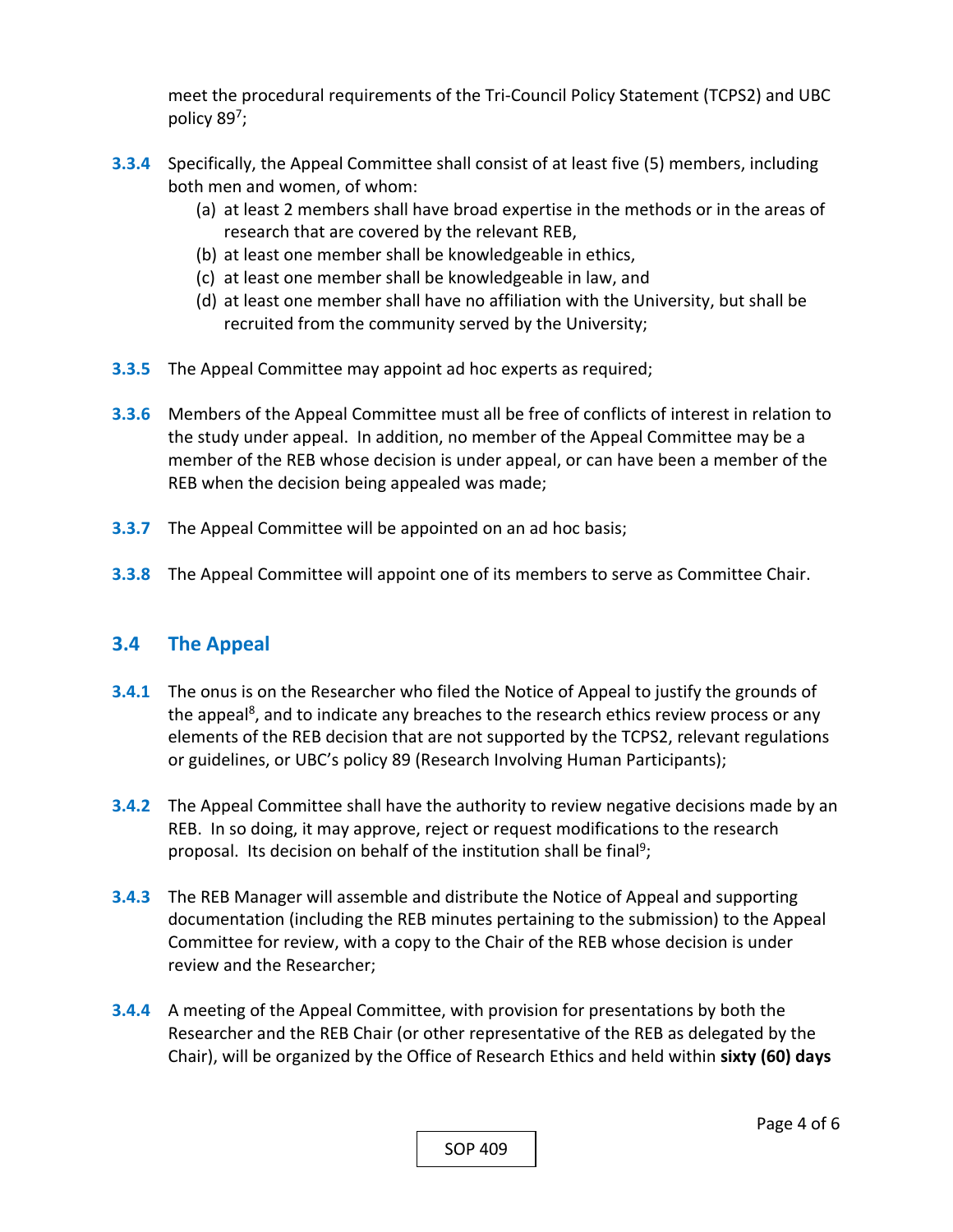of receipt of the Notice of Appeal by the REB Manager. Both parties may be accompanied by a colleague of their choice who will not participate in the meeting;

- **3.4.5**  Meetings of the Appeal Committee will be conducted in accordance with the principles of natural justice. Both the Researcher and the REB representative have the right to speak to issues raised in the Notice of Appeal and supporting documentation and the Appeal Committee may ask questions throughout the process. Neither party shall be present when the Appeal Committee deliberates and makes a decision;
- **3.4.6**  The majority decision of the Appeal Committee will be final and binding and will normally be communicated within thirty (30) days of the meeting;
- **3.4.7**  The Chair of the Appeal Committee will communicate the decision of the Appeal Committee in writing, including a summary of the issues, factual findings, conclusions and reasons for the decision to the Researcher, the Chair of the REB, the VPRI and the Director of Research Ethics;
- **3.4.8**  The Chair of the REB will be responsible for any implementation and follow up required through the REB.

## **4.0 REFERENCES**

1. *UBC Policy 89*, Procedures, section 4.2.2:

http://universitycounsel.ubc.ca/files/2012/06/policy89.pdf *The Tri‐Council Policy Statement: Ethical Conduct for Research Involving Humans*, Article 6.13: http://www.pre.ethics.gc.ca/eng/policy‐politique/initiatives/tcps2‐eptc2/chapter6‐chapitre6/#toc06‐1b

2*. UBC Policy 89*, Procedures, section 6.1:

http://universitycounsel.ubc.ca/files/2012/06/policy89.pdf *The Tri‐Council Policy Statement: Ethical Conduct for Research Involving Humans*, Article 6.18: http://www.pre.ethics.gc.ca/eng/policy-politique/initiatives/tcps2-eptc2/chapter6-chapitre6/#ch6\_en\_a6.18

3. *The Tri‐Council Policy Statement: Ethical Conduct for Research Involving Humans*, Articles 6.18 & 6.20: http://www.pre.ethics.gc.ca/eng/policy-politique/initiatives/tcps2-eptc2/chapter6-chapitre6/#ch6\_en\_a6.18

4*. UBC Policy 89*, Procedures, section 6.6: http://universitycounsel.ubc.ca/files/2012/06/policy89.pdf

5. *The Tri‐Council Policy Statement: Ethical Conduct for Research Involving Humans*, Article 6.19: http://www.pre.ethics.gc.ca/eng/policy-politique/initiatives/tcps2-eptc2/chapter6-chapitre6/#ch6\_en\_a6.19

6. *UBC Policy 89*, Procedures, section 6.3: http://universitycounsel.ubc.ca/files/2012/06/policy89.pdf

7. *The Tri‐Council Policy Statement: Ethical Conduct for Research Involving Humans*, Articles 6.19 & 6.20: http://www.pre.ethics.gc.ca/eng/policy-politique/initiatives/tcps2-eptc2/chapter6-chapitre6/#ch6\_en\_a6.19

8. *The Tri‐Council Policy Statement: Ethical Conduct for Research Involving Humans*, Article 6.20:

SOP 409